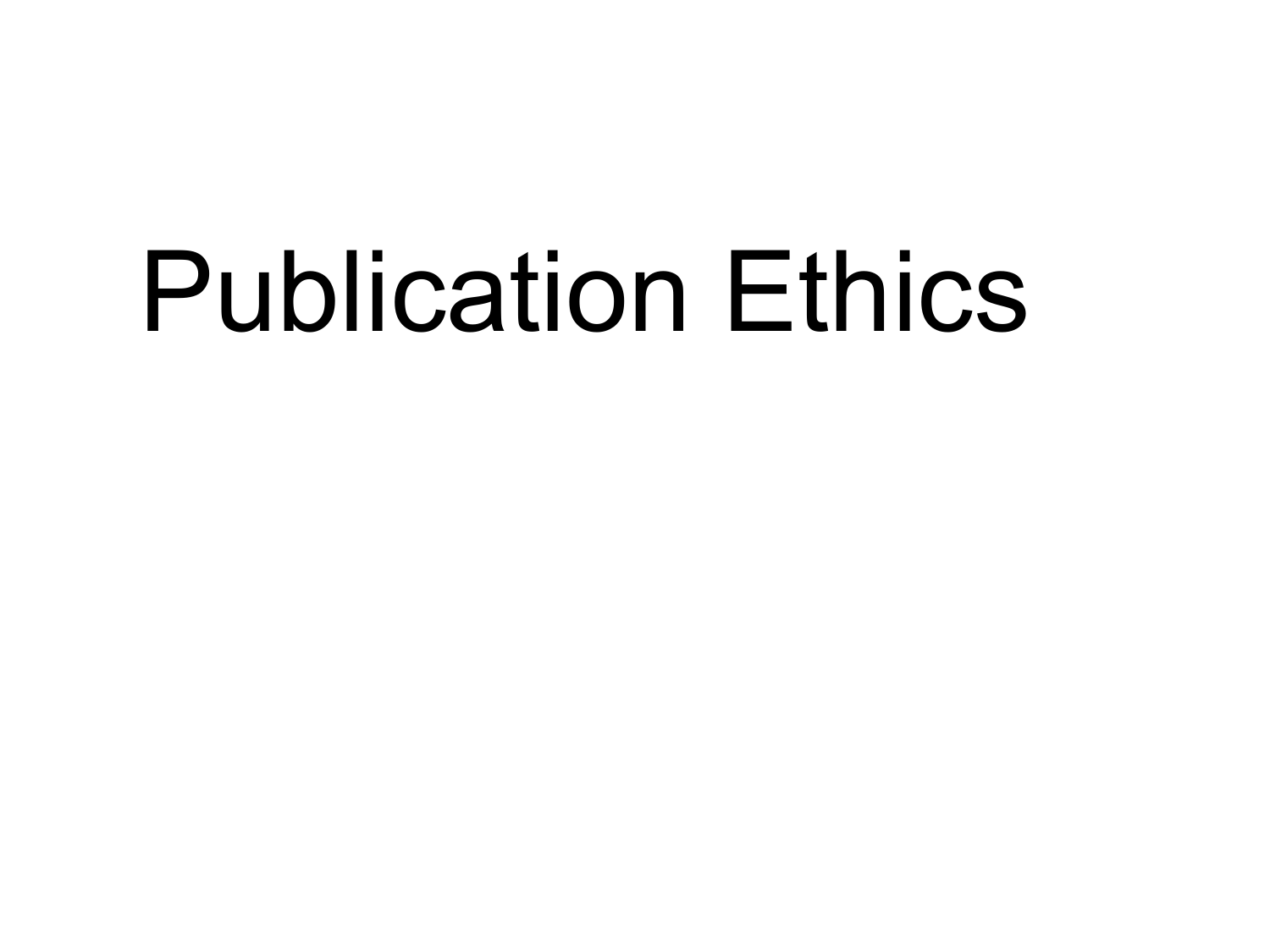### Case Study One: Conflict of Interest

- A senior scientist is asked to review a manuscript by a competing junior investigator for a high-impact journal. He is working on a similar manuscript. His postdoc recently heard the junior investigator present the data for the manuscript at a scientific conference.
- Although agreeing to review within two weeks, he delays his review for an additional two weeks, despite promising on two occasions that he would review within a "couple of days." He finally recommends major revision and requests several new experiments that will take many months to complete. The editor agrees and makes the decision of major revision, although the other reviewer recommended only minor revision.
- The senior investigator and his postdoc then submit their work to another high-impact journal. It appears online as a preprint 2 months later. They fail to cite the work of the junior investigator, although they were well aware of it.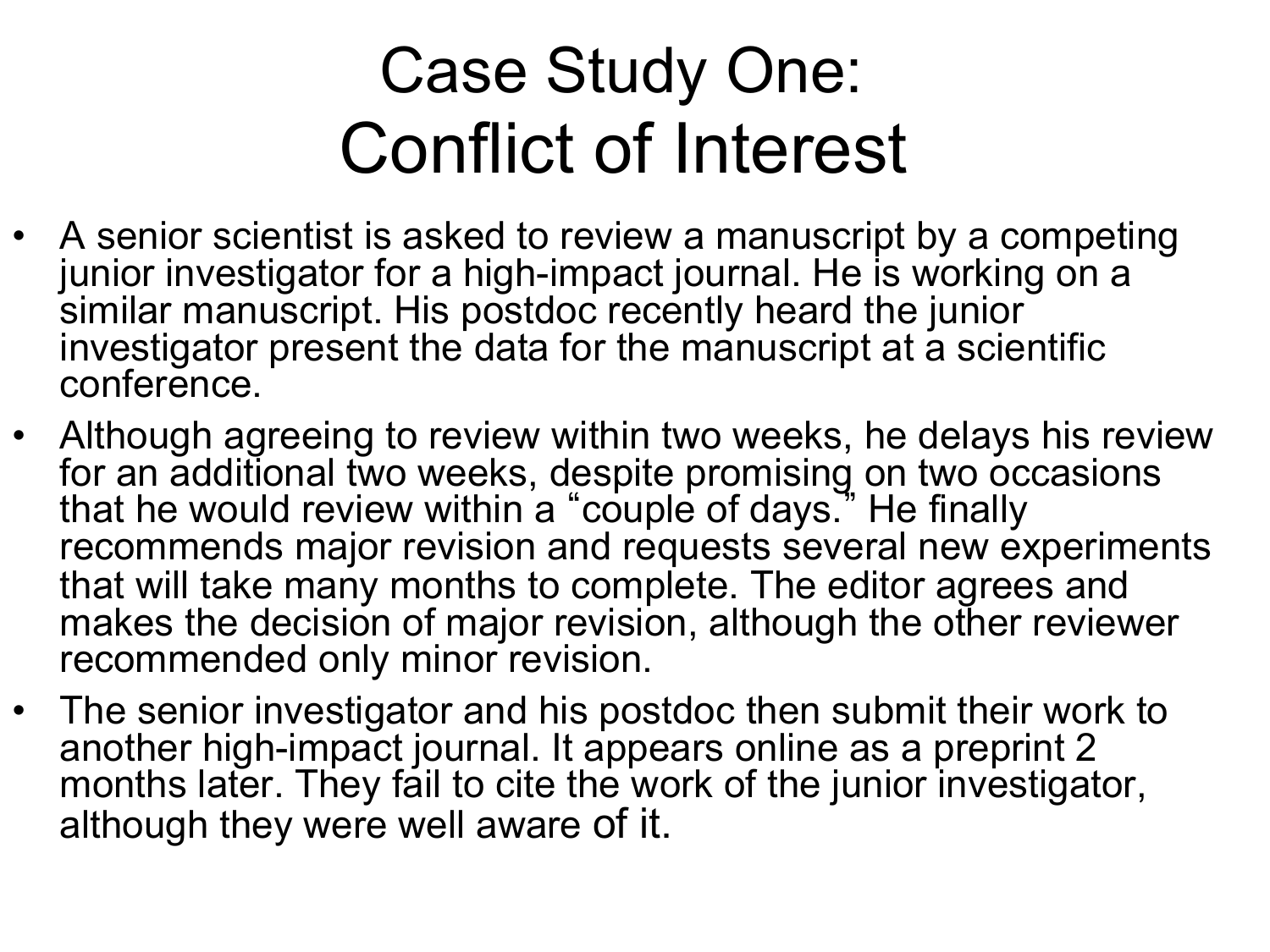# Question 1:

#### What are the ethical concerns?

- A senior scientist is asked to review a manuscript by a competing junior investigator for a high-impact journal. He has a similar manuscript that he is working on, and his postdoc recently heard the junior investigator present the data for the manuscript at a scientific conference.
- Although agreeing to review within two weeks, he fails to do so, and he delays his review for an additional two weeks, despite promising the editorial office on two occasions after the deadline passed that he would review within a "couple of days." In his review, he recommends major revision and suggests that the authors conduct several more experiments that will take many months to complete. The editor agrees with this recommendation and makes the decision of major revision, although the other reviewer recommended only minor revision.
- The senior investigator and his postdoc then submit their work to another high-impact journal. It appears online as a preprint 2 months later; they fail to cite the work of the junior investigator, although they were well aware of it.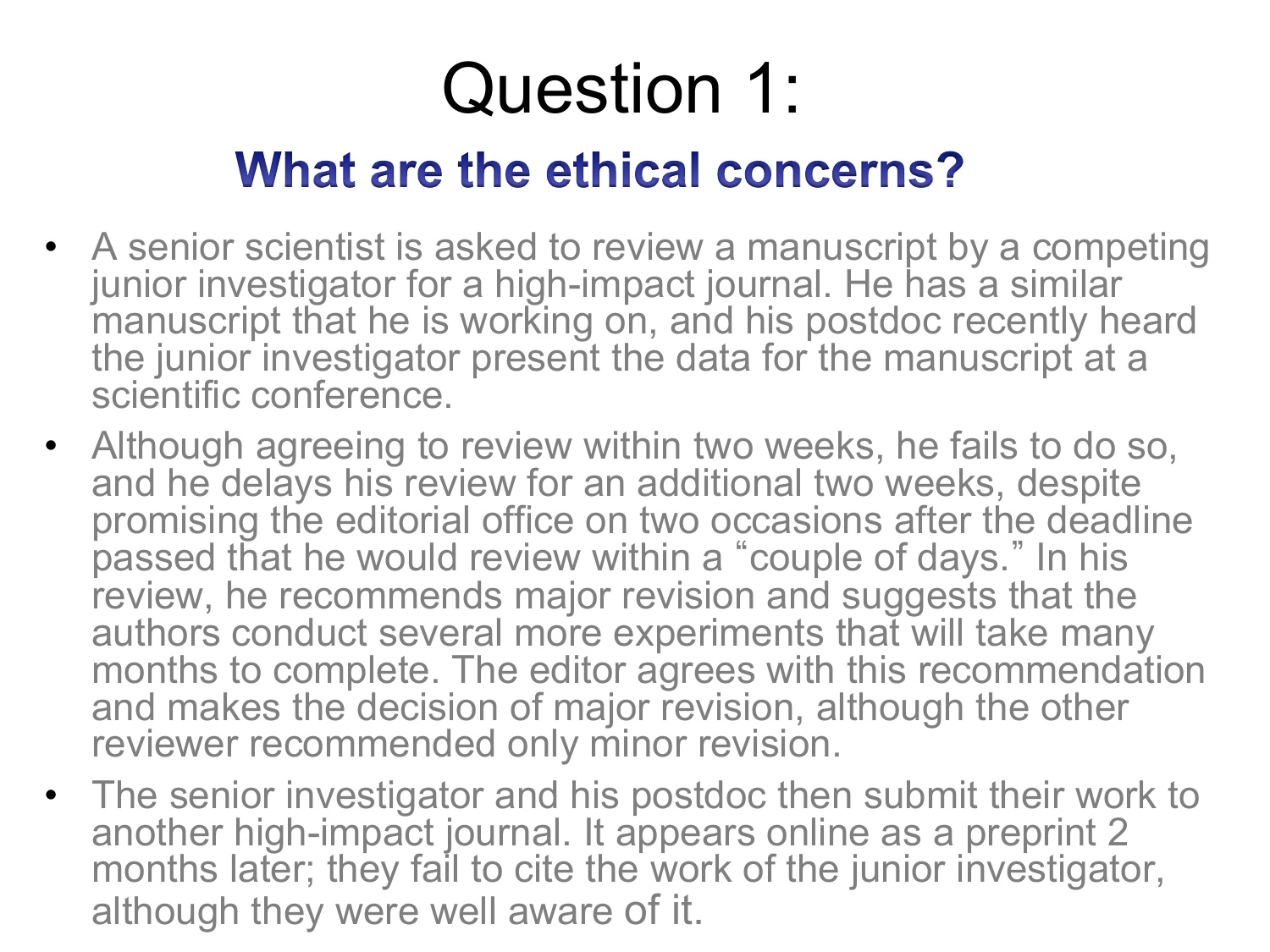# Question 2:

#### Should the junior scientist take some sort of action?

- A senior scientist is asked to review a manuscript by a competing junior investigator for a high-impact journal. He has a similar manuscript that he is working on, and his postdoc recently heard the junior investigator present the data for the manuscript at a scientific conference.
- Although agreeing to review within two weeks, he fails to do so, and he delays his review for an additional two weeks, despite promising the editorial office on two occasions after the deadline passed that he would review within a "couple of days." In his review, he recommends major revision and suggests that the authors conduct several more experiments that will take many months to complete. The editor agrees with this recommendation and makes the decision of major revision, although the other reviewer recommended only minor revision.
- The senior investigator and his postdoc then submit their work to another high-impact journal. It appears online as a preprint 2 months later; they fail to cite the work of the junior investigator, although they were well aware of it.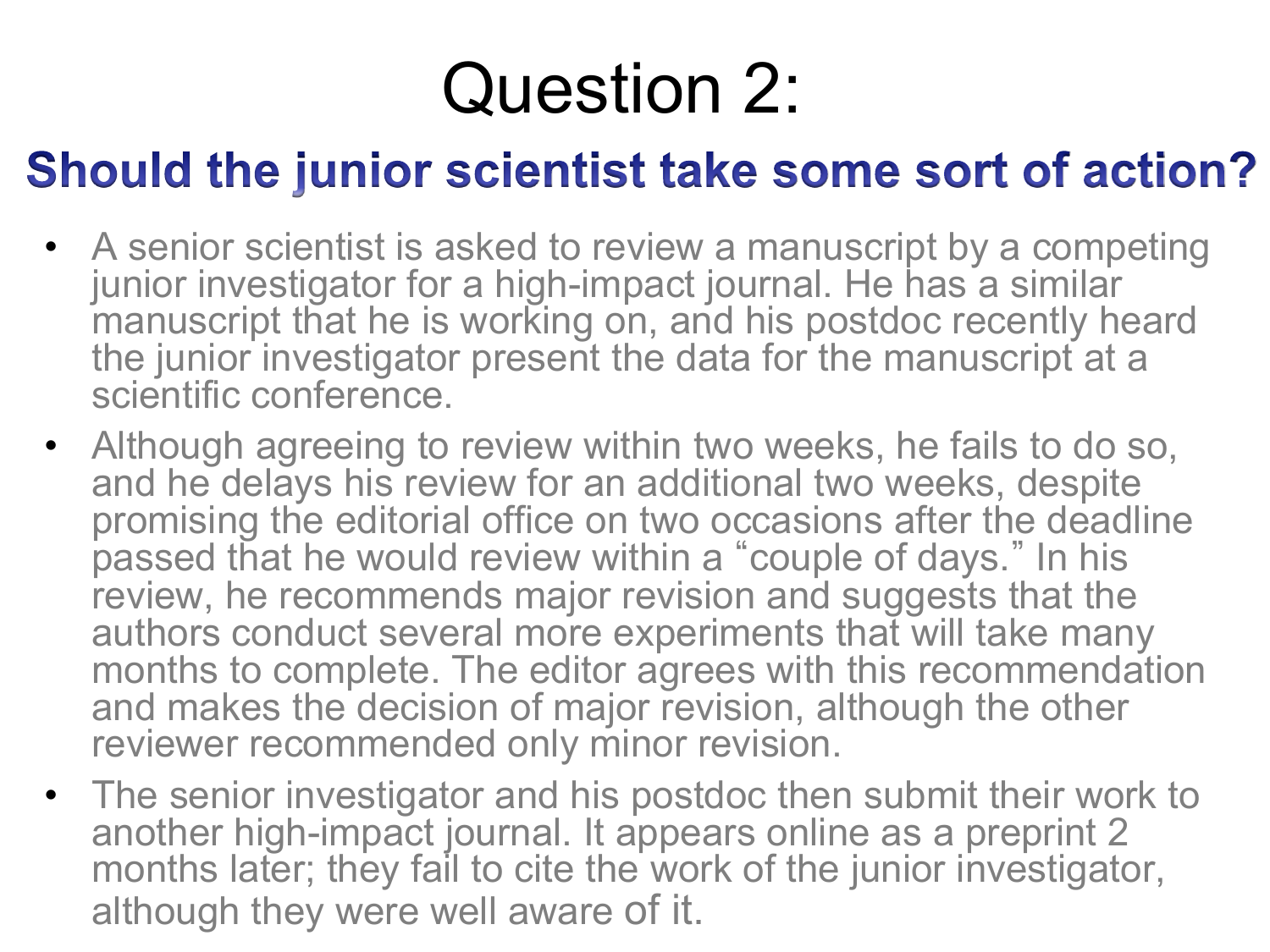### Question 3:

#### If so, is the editor required to take action? Could the editor have done anything differently during the review/decision process?

- A senior scientist is asked to review a manuscript by a competing junior investigator for a high-impact journal. He has a similar manuscript that he is working on, and his postdoc recently heard the junior investigator present the data for the manuscript at a scientific conference.
- Although agreeing to review within two weeks, he fails to do so, and he delays his review for an additional two weeks, despite promising the editorial office on two occasions after the deadline passed that he would review within a "couple of days." In his review, he recommends major revision and suggests that the authors conduct several more experiments that will take many months to complete. The editor agrees with this recommendation and makes the decision of major revision, although the other reviewer recommended only minor revision.
- The senior investigator and his postdoc then submit their work to another high-impact journal. It appears online as a preprint 2 months later; they fail to cite the work of the junior investigator, although they were well aware of it.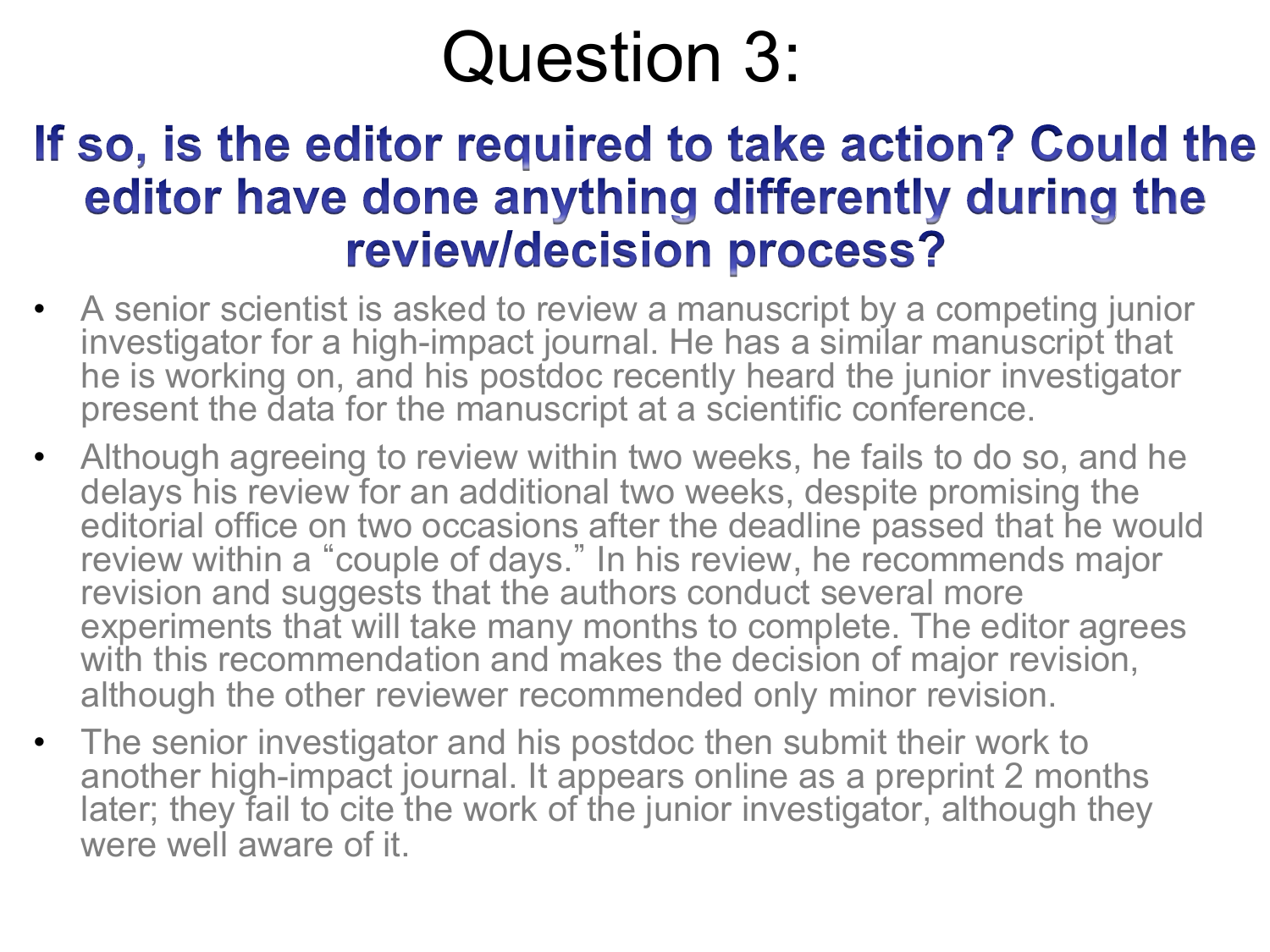### Question 4:

### Did the senior investigator do anything inappropriate, and is any action by him/her now required?

- A senior scientist is asked to review a manuscript by a competing junior investigator for a high-impact journal. He has a similar manuscript that he is working on, and his postdoc recently heard the junior investigator present the data for the manuscript at a scientific conference.
- Although agreeing to review within two weeks, he fails to do so, and he delays his review for an additional two weeks, despite promising the editorial office on two occasions after the deadline passed that he would review within a "couple of days." In his review, he recommends major revision and suggests that the authors conduct several more experiments that will take many months to complete. The editor agrees with this recommendation and makes the decision of major revision, although the other reviewer recommended only minor revision.
- The senior investigator and his postdoc then submit their work to another high-impact journal. It appears online as a preprint 2 months later; they fail to cite the work of the junior investigator, although they were well aware of it.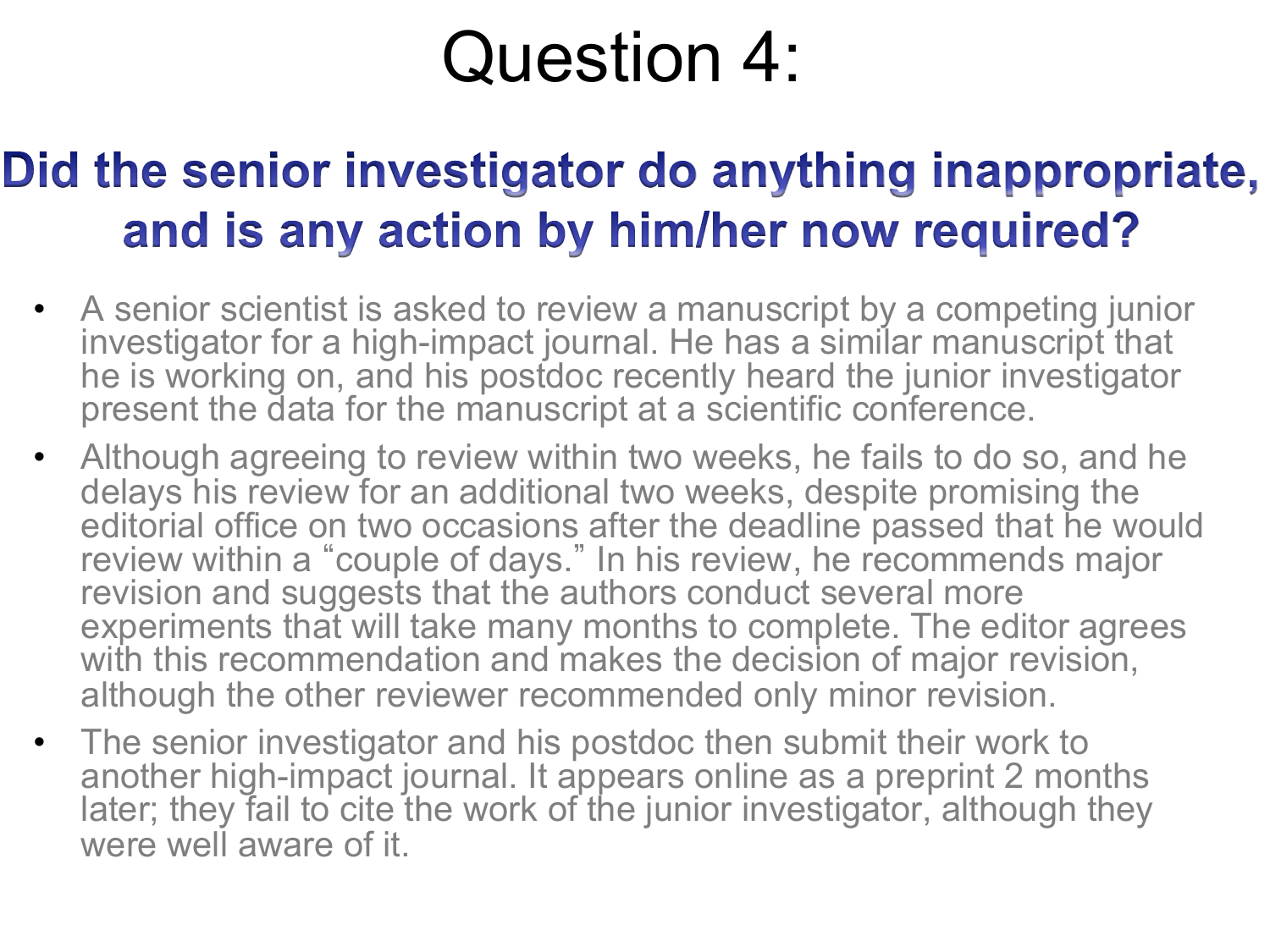# Case Study Two: Plagiarism

- A postdoc leaves the laboratory and takes a full-time teaching position because the PI has no other funding to support her. Because she has a heavy teaching load, she has not been able to find the time to write up her manuscript. When she was in the lab, she designed the fellowship project, wrote the proposal to support it, and worked on the project for 3 years with her PI's advice and guidance.
- Two years after leaving the lab, a paper appears in a prestigious journal that consists solely of the data that she collected, but her name is neither listed as an author nor in the acknowledgements. The paper has four authors: the first author is a graduate student who joined the lab just after she left to take the teaching position.
- The next two authors are also graduate students who were in the lab concurrently with her but did not participate in her research. The last author is the PI of the lab. On submission of the manuscript, all authors clicked the box stating that they made substantial contributions to the manuscript to justify authorship.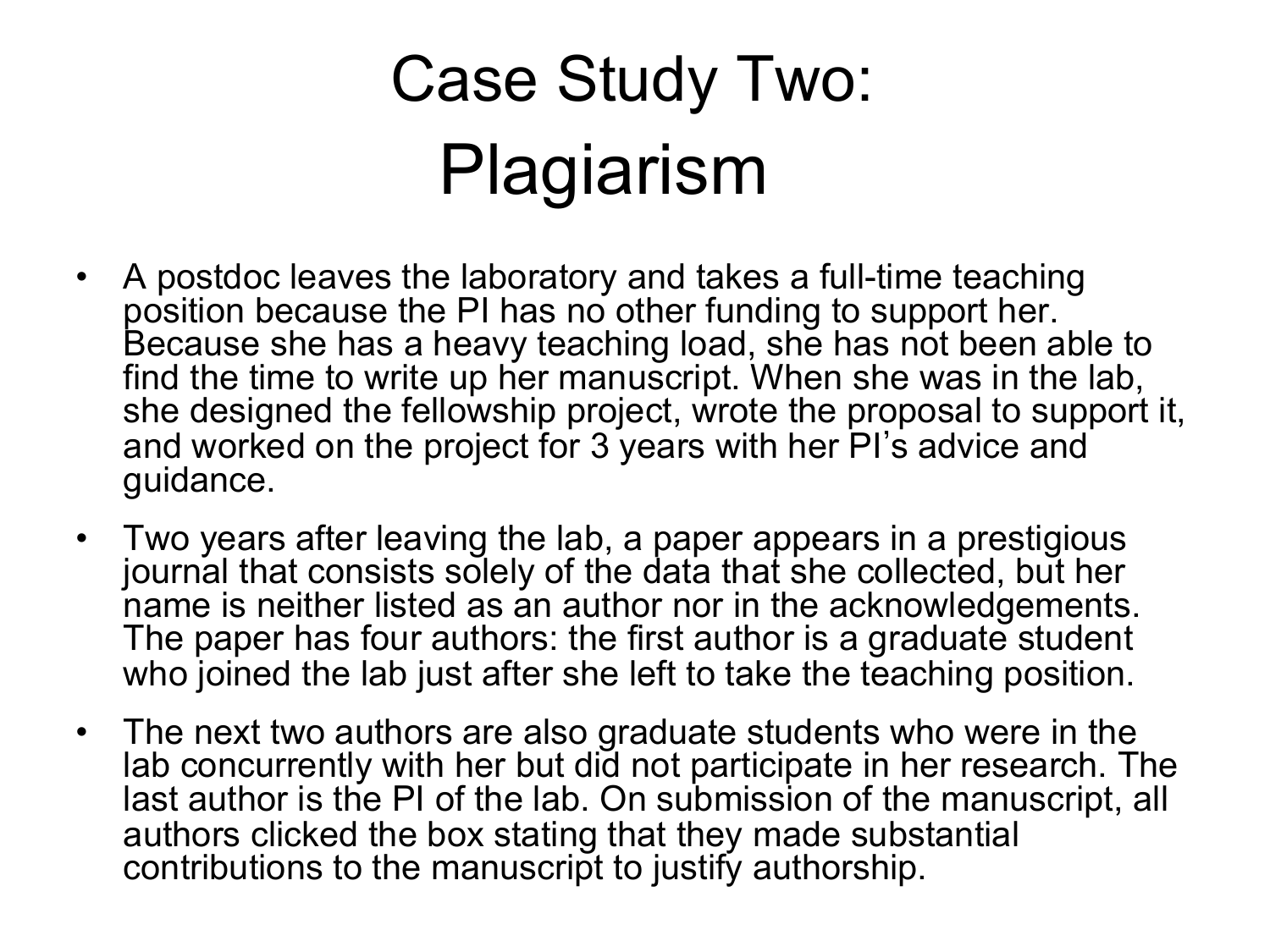### Question 1:

#### What are the ethical concerns?

- A postdoc leaves the laboratory and takes a full-time teaching position because the PI of the lab has no other funding to support her. Because of her heavy teaching load, she has not been able to find the time to write up her manuscript. When she was in the lab, she designed the fellowship project, wrote the proposal to support it, and worked on the project for 3 years with her PI's advice and guidance.
- Two years after leaving the lab, r paper appears in a prestigious journal that consists solely of the data that she collected, but her name is neither listed as an author nor in the acknowledgements. The paper has four authors: the first author is a graduate student who joined the lab just after she left to take the teaching position.
- The next two authors are also graduate students who were in the lab concurrently with her but did not participate in her research. The last author is the PI of the lab. On submission of the manuscript, all authors clicked the box stating that they made substantial contributions to the manuscript to justify authorship.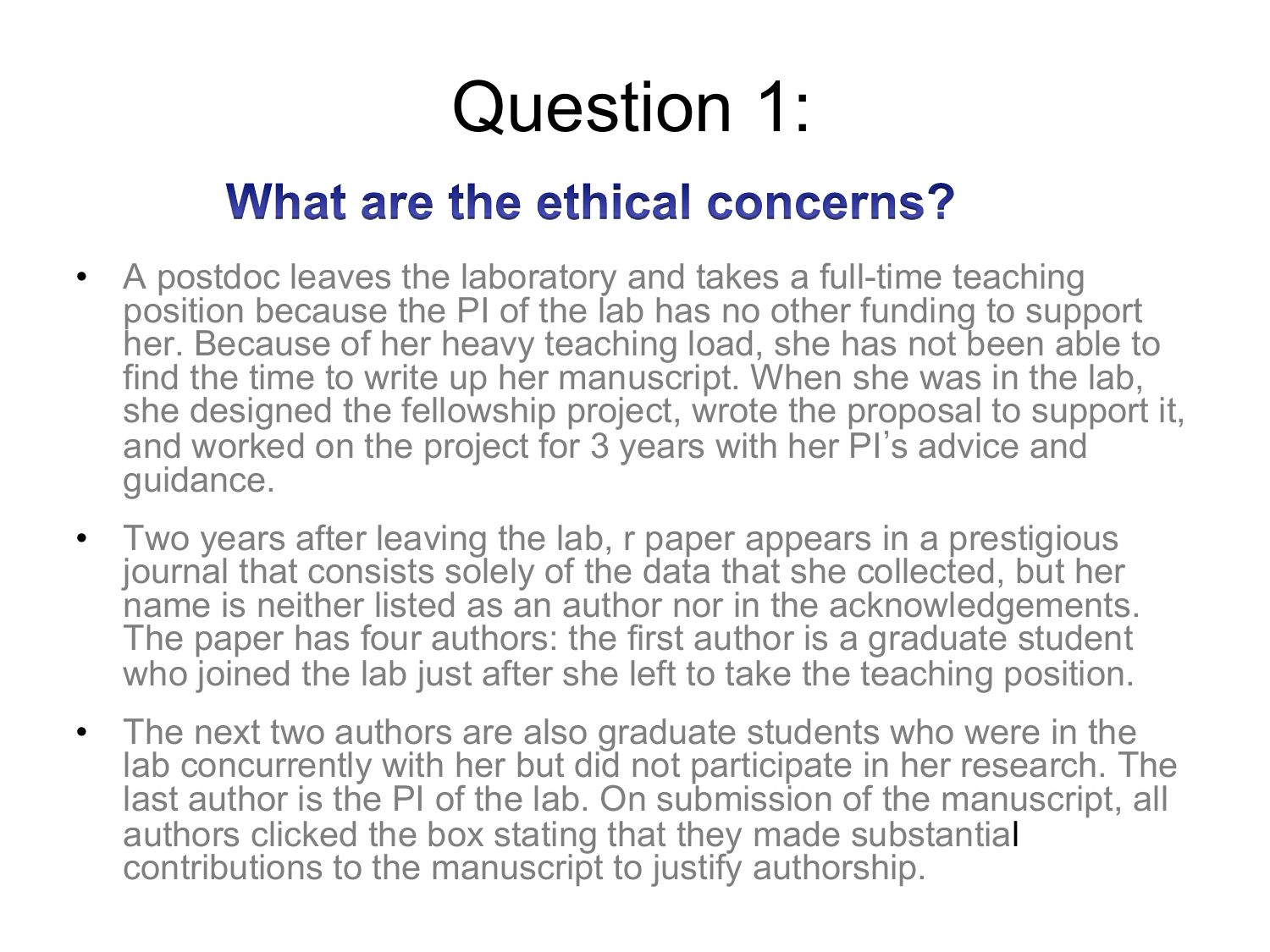# Question 2:

### What should the postdoc do? Does she have any responsibility for the current situation?

- A postdoc leaves the laboratory and takes a full-time teaching position because the PI of the lab has no other funding to support her. Because of her heavy teaching load, she has not been able to find the time to write up her manuscript. When she was in the lab, she designed the fellowship project, wrote the proposal to support it, and worked on the project for 3 years with her PI's advice and guidance.
- Two years after leaving the lab, a paper appears in a prestigious journal that consists solely of the data that she collected, but her name is neither listed as an author nor in the acknowledgements. The paper has four authors: the first author is a graduate student who joined the lab just after she left to take the teaching position.
- The next two authors are also graduate students who were in the lab concurrently with her but did not participate in her research. The last author is the PI of the lab. On submission of the manuscript, all authors clicked the box stating that they made substantial contributions to the manuscript to justify authorship.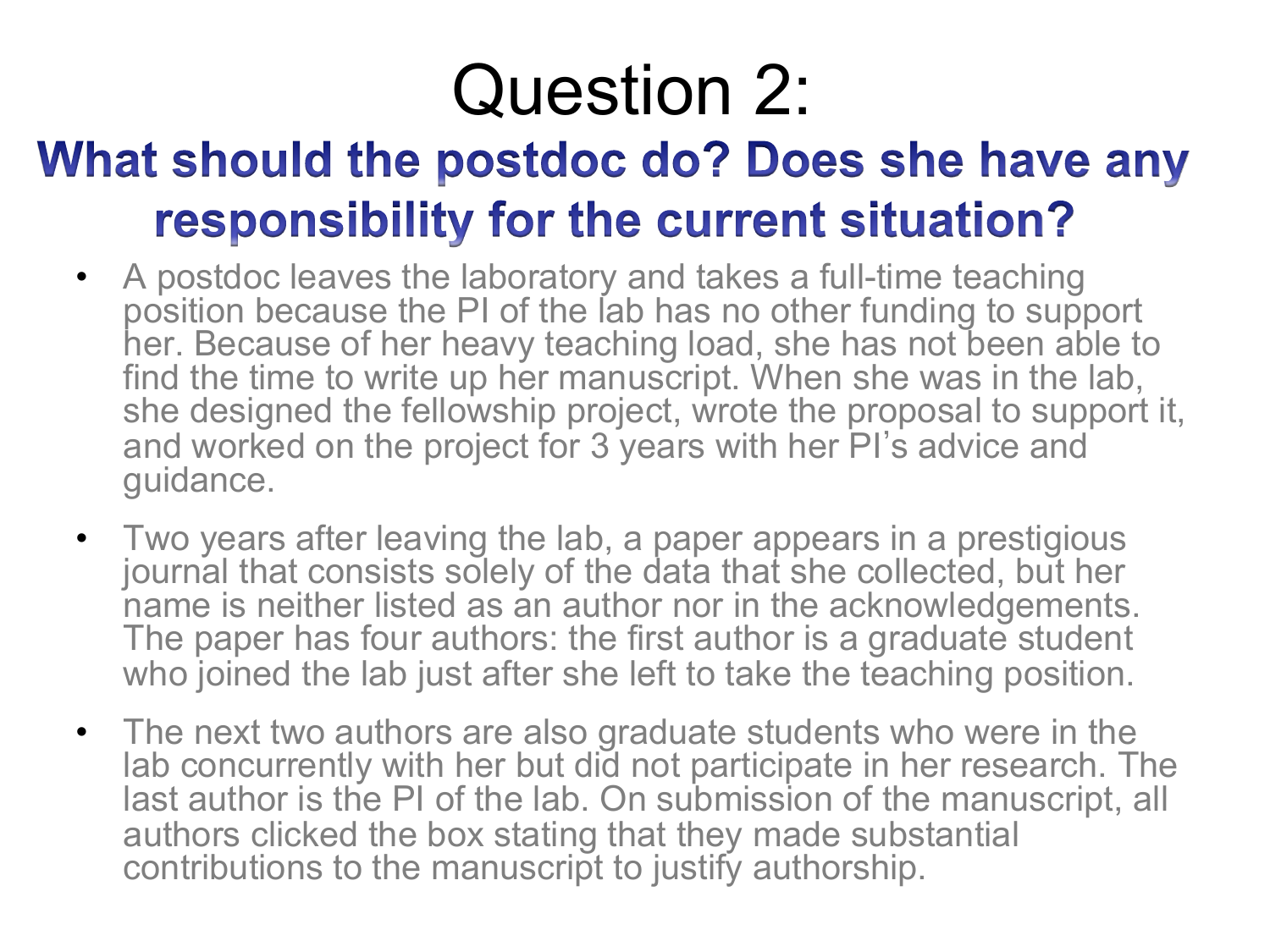# Question 3:

### How has the PI acted unethically; what could he/she do to correct the situation?

- A postdoc leaves the laboratory and takes a full-time teaching position because the PI of the lab has no other funding to support her. Because of her heavy teaching load, she has not been able to find the time to write up her manuscript. When she was in the lab, she designed the fellowship project, wrote the proposal to support it, and worked on the project for 3 years with her PI's advice and guidance.
- Two years after leaving the lab, a paper appears in a prestigious journal that consists solely of the data that she collected, but her name is neither listed as an author nor in the acknowledgements. The paper has four authors: the first author is a graduate student who joined the lab just after she left to take the teaching position.
- The next two authors are also graduate students who were in the lab concurrently with her but did not participate in her research. The last author is the PI of the lab. On submission of the manuscript, all authors clicked the box stating that they made substantial contributions to the manuscript to justify authorship.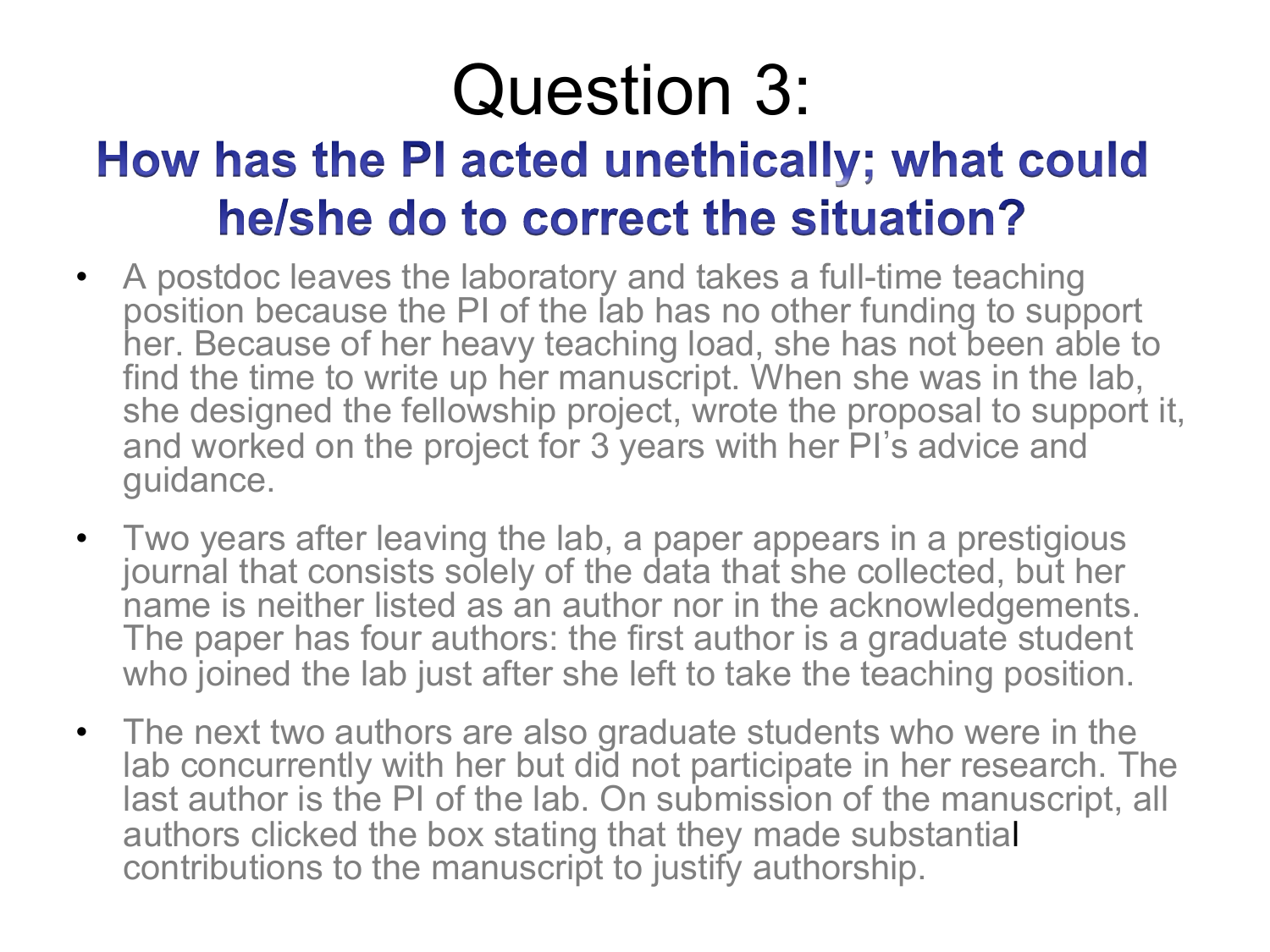# Question 4:

### Did the graduate students who agreed to be authors act appropriately?

- A postdoc leaves the laboratory and takes a full-time teaching position because the PI of the lab has no other funding to support her. Because of her heavy teaching load, she has not been able to find the time to write up her manuscript. When she was in the lab, she designed the fellowship project, wrote the proposal to support it, and worked on the project for 3 years with her PI's advice and guidance.
- Two years after leaving the lab, a paper appears in a prestigious journal that consists solely of the data that she collected, but her name is neither listed as an author nor in the acknowledgements. The paper has four authors: the first author is a graduate student who joined the lab just after she left to take the teaching position.
- The next two authors are also graduate students who were in the lab concurrently with her but did not participate in her research. The last author is the PI of the lab. On submission of the manuscript, all authors clicked the box stating that they made substantial contributions to the manuscript to justify authorship.